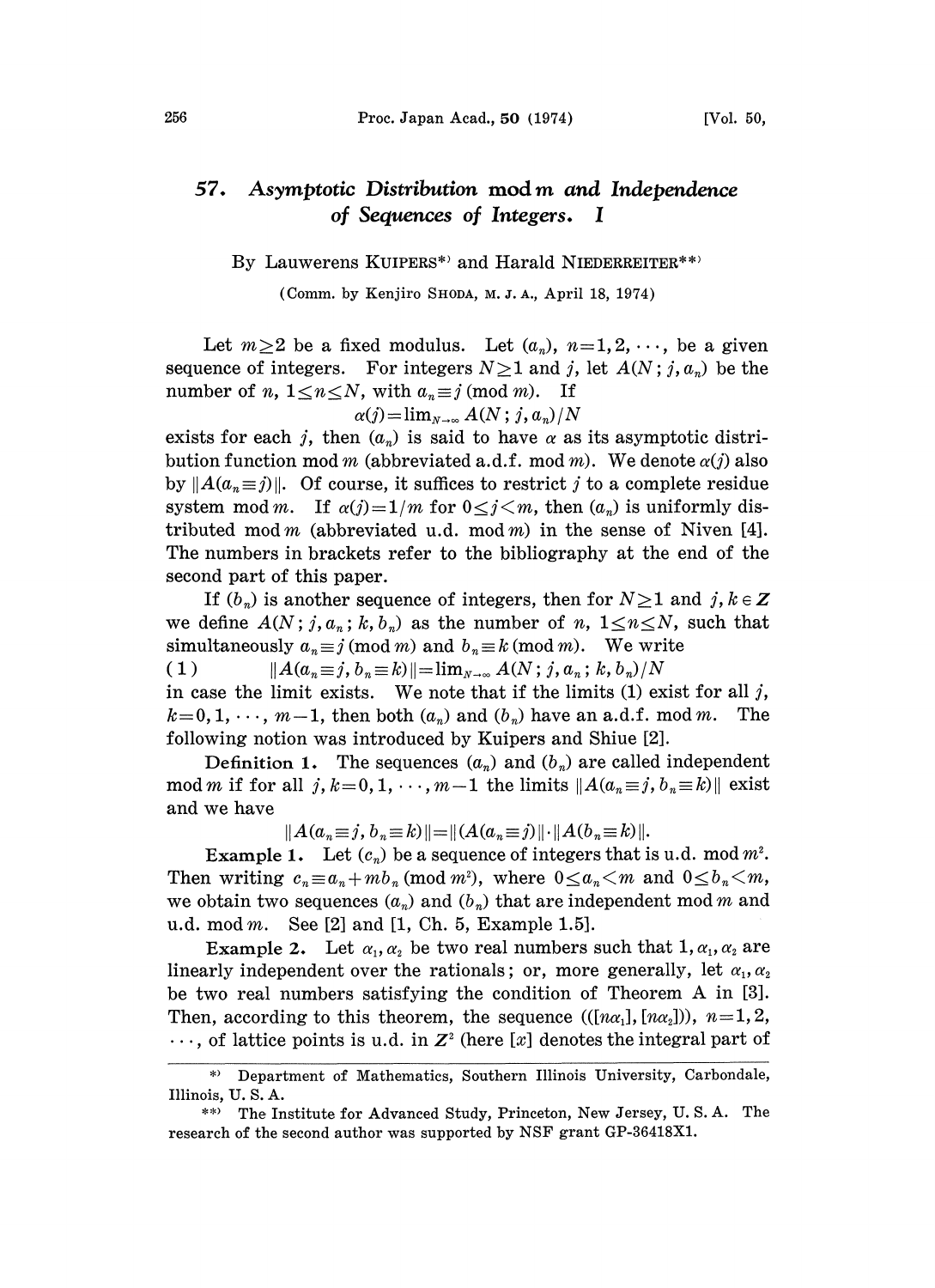x). It follows easily that the sequences  $(\lceil n\alpha_1 \rceil)$  and  $(\lceil n\alpha_2 \rceil)$  are u.d. mod m and independent mod m for all  $m\geq 2$ .

A method of constructing for each given sequence  $(a_n)$  possessing an a.d.f. mod m a sequence  $(b_n)$  with prescribed a.d.f. mod m such that  $(a_n)$  and  $(b_n)$  are independent mod m was communicated to us by M. B. Nathanson. His paper will appear in due course.

A criterion for independence mod  $m$  in terms of exponential sums has already been established (see  $[2]$  and  $[1, Ch. 5, Sect. 1]$ ). The following criterion is of a different type.

**Theorem 1.** The sequences  $(a_n)$  and  $(b_n)$  are independent mod m if and only if for all  $h, k \in \mathbb{Z}$  the sequence  $(ha_n + kb_n), n=1, 2, \dots$ , has an a.d.f, mod m given by

(2) 
$$
||A(ha_n+kb_n\equiv j)||=\sum_{\substack{r,s=0 \ h r+ks\equiv j \pmod{m} \\ n \text{ mod } m}}^{m-1} ||A(a_n\equiv r)|| \cdot ||A(b_n\equiv s)||
$$
  
for all  $j \in \mathbb{Z}$ .  
Proof. Suppose  $(a_n)$  and  $(b_n)$  are independent mod m. We have

for all  $j \in \mathbb{Z}$ .

$$
A(N;j,ha_n+kb_n)=\sum_{\substack{r,s=0\\ h\,r+k\,s\equiv\,j\,\,(\text{mod }m)}}^{m-1}A(N;r,a_n;s,b_n),
$$

and so, by dividing by N and letting  $N\rightarrow\infty$ , we arrive at

$$
||A(ha_n+kb_n\equiv j)||=\sum_{\substack{r,s=0\\n+r+ks\equiv j\pmod{m}\\r-s\equiv j\\kr+ks\equiv j\pmod{m}}}^{\substack{m-1\\n-1\\n-r,ss=j\pmod{m}}}||A(a_n\equiv r, b_n\equiv s)||
$$
  

$$
=\sum_{\substack{r,s=0\\n+r+ks\equiv j\pmod{m}}}^{\substack{m-1\\n-1\\n-m}}||A(a_n\equiv r, b_n\equiv s)||.
$$

Conversely, suppose that  $(2)$  is satisfied, and choose integers p, q with  $0 \leq p, q < m$ . We note that for  $x, y \in \mathbb{Z}$  the expression

$$
\frac{1}{m^2}\sum_{h,k=0}^{m-1}\exp\left(-\frac{2\pi i}{m}(hp+kq)\right)\exp\left(\frac{2\pi i}{m}(hx+ky)\right)
$$

is 1 precisely if  $x \equiv p \pmod{m}$  and  $y \equiv q \pmod{m}$ , and 0 otherwise. Therefore,

$$
A(N; p, a_n; q, b_n)
$$
  
=  $\frac{1}{m^2} \sum_{h,k=0}^{m-1} \exp \left(-\frac{2\pi i}{m} (hp + kq) \right) \sum_{n=1}^{N} \exp \left(\frac{2\pi i}{m} (ha_n + kb_n) \right)$   
=  $\frac{1}{m^2} \sum_{h,k=0}^{m-1} \exp \left(-\frac{2\pi i}{m} (hp + kq) \right) \sum_{j=0}^{m-1} \exp \left(\frac{2\pi i}{m} j \right) A(N; j, ha_n + kb_n)$ 

for all  $N\geq 1$ . Dividing by N, letting  $N\rightarrow\infty$ , and using (2), we obtain  $||A(a_n \equiv p, b_n \equiv q)||$ 

$$
=\frac{1}{m^{2}}\sum_{h,k=0}^{m-1}\exp\left(-\frac{2\pi i}{m}(hp+kq)\right)\sum_{j=0}^{m-1}\exp\left(\frac{2\pi i}{m}j\right)\|A(ha_{n}+kb_{n}\equiv j)\|
$$
  

$$
=\frac{1}{m^{2}}\sum_{h,k=0}^{m-1}\exp\left(-\frac{2\pi i}{m}(hp+kq)\right)\sum_{j=0}^{m-1}\exp\left(\frac{2\pi i}{m}j\right)
$$
  

$$
\times \sum_{\substack{r,s=0\\hr+k\equiv j\,(\text{mod }m)}}^{\infty}\|A(a_{n}\equiv r)\| \cdot \|A(b_{n}\equiv s)\|
$$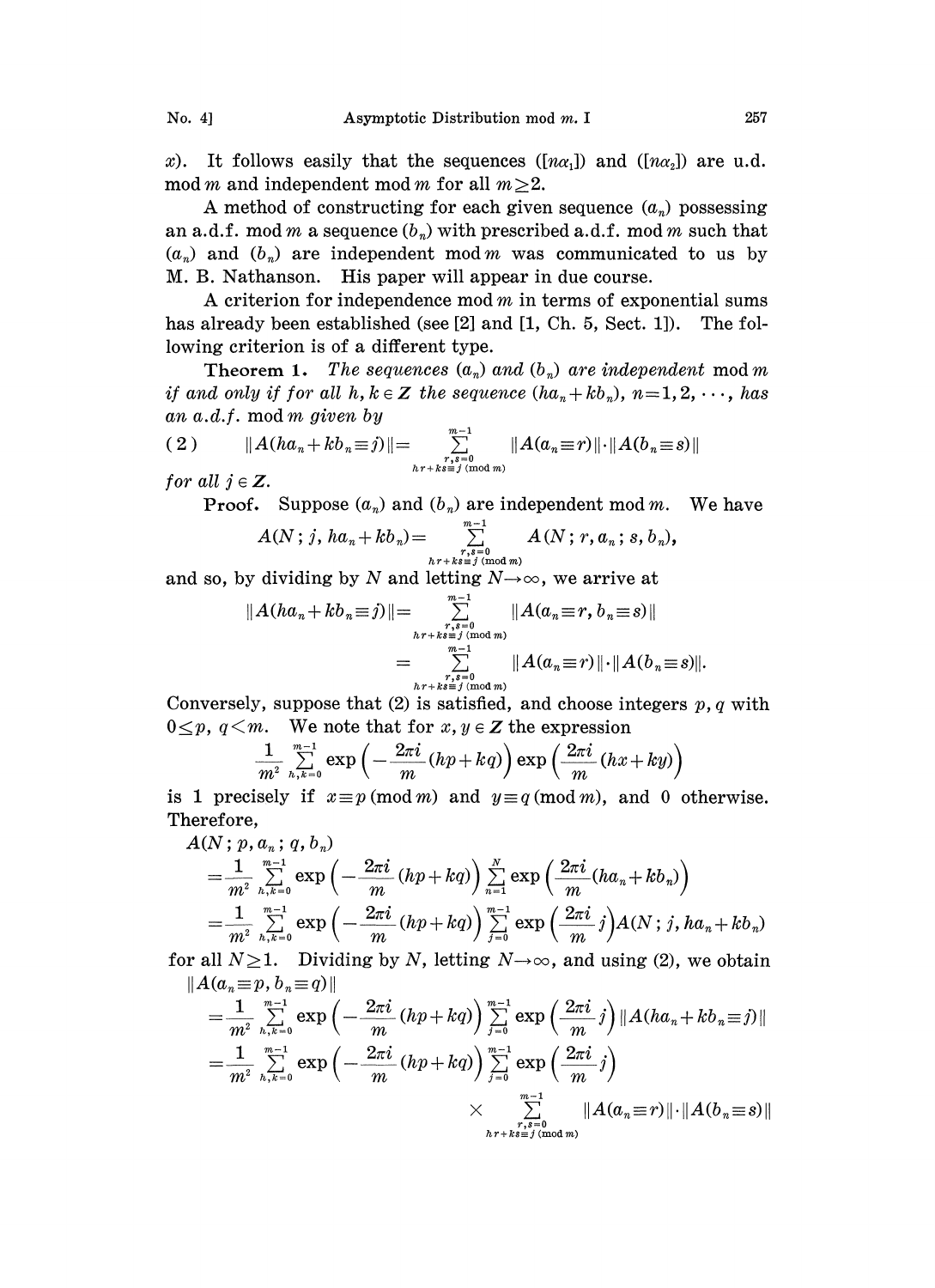$$
=\frac{1}{m^2}\sum_{r,s=0}^{m-1}||A(a_n\equiv r)||\cdot||A(b_n\equiv s)||\sum_{j=0}^{m-1}\exp\left(\frac{2\pi i}{m}j\right)\\
\times \sum_{\substack{n,r=0\\ h,r+ks\equiv j\,(\text{mod }m)}}^{m-1}\exp\left(-\frac{2\pi i}{m}(hp+kq)\right).
$$

Now

$$
\begin{split} \frac{1}{m^2}\sum_{j=0}^{m-1}\exp\left(\frac{2\pi i}{m}j\right) & \sum_{\substack{h,k=0\\ h r+k s \equiv j \,(\text{mod } m)}}^{m-1}\exp\left(-\frac{2\pi i}{m}(hp+kq)\right) \\ = & \frac{1}{m^2}\sum_{j=0}^{m-1}\sum_{\substack{h,k=0\\ h r+k s \equiv j \,(\text{mod } m)}}^{m-1}\exp\left(-\frac{2\pi i}{m}(hp+kq-hr-ks)\right) \\ = & \frac{1}{m^2}\sum_{h,k=0}^{m-1}\exp\left(\frac{2\pi i}{m}h(r-p)\right)\exp\left(\frac{2\pi i}{m}h(s-q)\right), \end{split}
$$

and the last sum is 1 precisely if  $r=p$  and  $s=q$ , and 0 otherwise. completes the proof of Theorem 1. This

The necessary part of Theorem 1 can be improved as follows. Let  $f: \mathbb{Z}^2 \rightarrow \mathbb{Z}$  be a congruence-preserving function mod m, i.e.,  $f(i_1, i_2)$  $=f(j_1, j_2)$  whenever  $i_1 \equiv j_1 \pmod{m}$  and  $i_2 \equiv j_2 \pmod{m}$ . Then, if  $(a_n)$  and  $(b_n)$  are independent mod m, the sequence  $(f(a_n, b_n))$ ,  $n=1, 2, \dots$ , has an a.d.f. mod  $m$ . For the proof, one simply notes that

$$
A(N; j, f(a_n, b_n)) = \sum_{\substack{r,s=0\\f(r,s)\equiv j\pmod m}}^{m-1} A(N; r, a_n; s, b_n),
$$

so that one obtains the desired conclusion by dividing by  $N$  and letting  $N{\rightarrow}\infty$  .

**Theorem 2.** Let  $(a_n)$  and  $(b_n)$  be independent mod m, and let h,  $k \in \mathbb{Z}$ . Then the sequences  $(ha_n)$ ,  $n=1,2,\cdots$ , and  $(kb_n)$ ,  $n=1,2,\cdots$ , are independent mod m.

**Proof.** Set  $c = g.c.d. (h, m)$  and  $d = g.c.d. (k, m)$ . Choose two integers r and s. If  $c \nmid r$  or  $d \nmid s$ , then  $||A(ha_n \equiv r, kb_n \equiv s)|| = ||A(ha_n \equiv r)||$  $\cdot$   $||A(kb_n\equiv s)||$  holds since both sides are equal to zero. If both  $c | r$  and  $d|s$ , let  $r_1, \dots, r_c$  and  $s_1, \dots, s_d$  be the solutions in the least residue system mod m of the congruences  $hx \equiv r \pmod{m}$  and  $ky \equiv s \pmod{m}$ , respectively. Then,

$$
||A(ha_n \equiv r, kb_n \equiv s)|| = \sum_{i=1}^{c} \sum_{j=1}^{d} ||A(a_n \equiv r_i, b_n \equiv s_j)||
$$
  

$$
= \sum_{i=1}^{c} \sum_{j=1}^{d} ||A(a_n \equiv r_i)|| \cdot ||A(b_n \equiv s_j)||
$$
  

$$
= \left(\sum_{i=1}^{c} ||A(a_n \equiv r_i)|| \right) \left(\sum_{j=1}^{d} ||A(b_n \equiv s_j)||\right)
$$
  

$$
= ||A(ha_n \equiv r)|| \cdot ||A(kb_n \equiv s)||.
$$

Theorem 3. Suppose  $(a_n)$  has  $\alpha$  as its a.d.f. mod m. Then  $(a_n)$ and  $(a_n)$  are independent mod m if and only if  $\alpha(j)=1$  for some j.

**Proof.** If  $0 \lt \alpha(j) \lt 1$  for some j, then  $||A(a_n \equiv j, a_n \equiv j)|| = \alpha(j) \neq \alpha^2(j)$  $A(a_n \equiv j) \|\cdot\| A(a_n \equiv j) \|$ . If  $\alpha(j)=1$  for some j, then for  $r, s, \in \mathbb{Z}$  with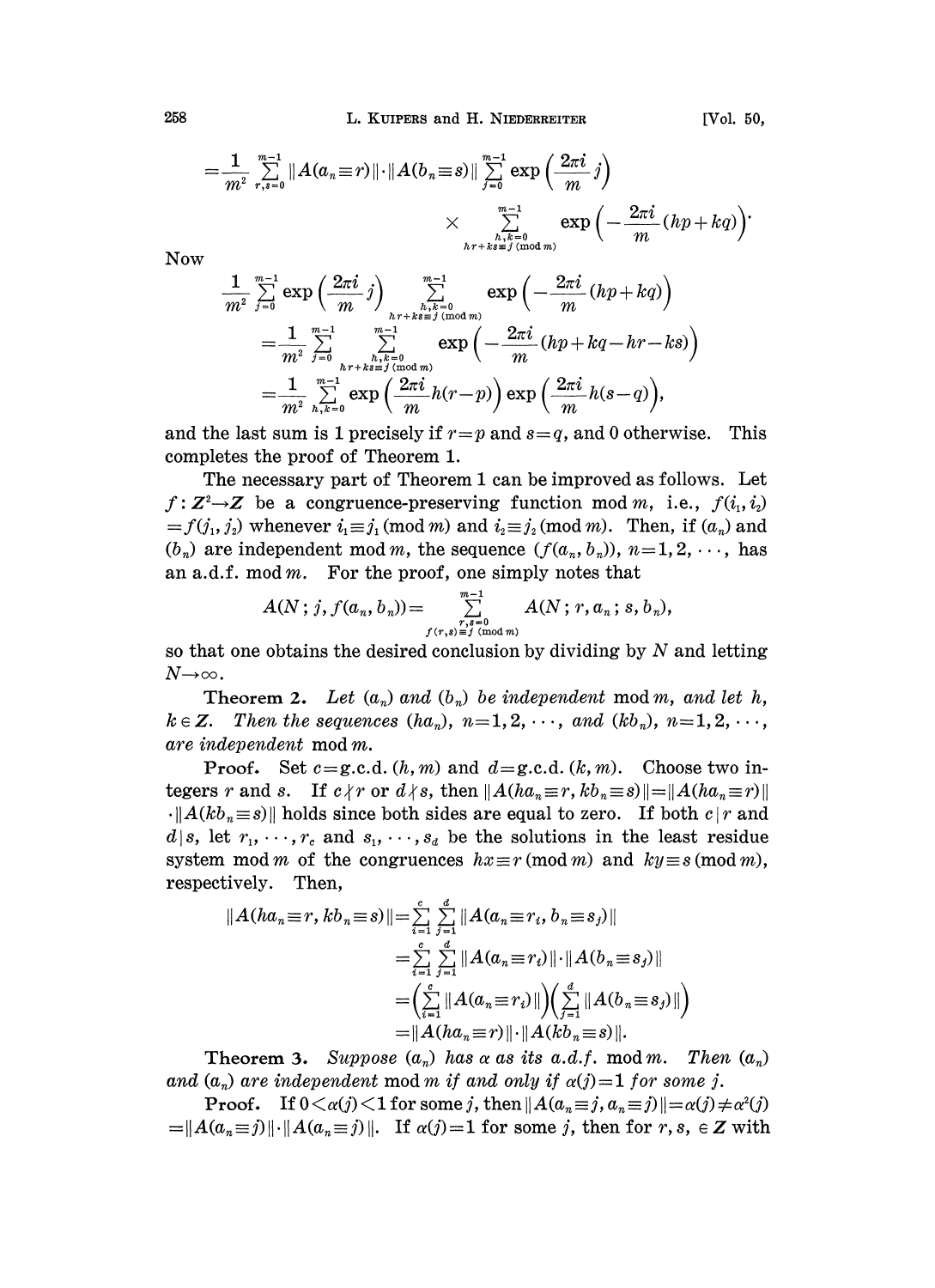$0 \leq r$ ,  $s < m$  and  $r \neq s$  we have

$$
||A(a_n \equiv r, a_n \equiv s)|| = 0 = ||A(a_n \equiv r)|| \cdot ||A(a_n \equiv s)||,
$$

and also

 $||A(a_n \equiv r, a_n \equiv r)|| = \alpha(r) = \alpha^2(r) = ||A(a_n \equiv r)|| \cdot ||A(a_n \equiv r)||,$ since  $\alpha(r)=0$  or 1.

Theorem 4. Suppose  $(a_n)$  has a as its a.d.f. mod m. Then  $(a_n)$ is independent mod m of any  $(b_n)$  having an a.d.f. mod m if and only if  $\alpha(j)=1$  for some  $j=0, 1, \dots, m-1$ .

**Proof.** If  $0 \leq \alpha(j) \leq 1$  for some j, then  $(a_n)$  and  $(a_n)$  are not independent mod m by Theorem 3. Now suppose that  $\alpha(j)=1$  for some j  $=0, 1, \dots, m-1$ , and let  $(b_n)$  have an a.d.f. mod m. Then for  $r, s \in \mathbb{Z}$ with  $0 \le r$ ,  $s \le m$  and  $r \ne j$  we have  $A(N; r, a_n; s, b_n) \le A(N; r, a_n)$  for all  $N\geq 1$ , so that  $0=\|A(a_n\equiv r, b_n\equiv s)\|=\|A(a_n\equiv r)\| \cdot \|A(b_n\equiv s)\|$ . Furthermore, we have

$$
\frac{A(N\,;\,s,\,b_{\,n})}{N}\!-\!\sum\limits_{k=0\atop k\neq j}\limits^{m-1}\frac{A(N\,;\,k,a_{\,n})}{N}\!\leq\! \frac{A(N\,;\,j,a_{\,n}\,;\,s,\,b_{\,n})}{N}\!\leq\! \frac{A(N\,;\,s,\,b_{\,n})}{N}
$$

for all  $N\geq 1$ , hence

 $||A(a_n \equiv j, b_n \equiv s)|| = ||A(b_n \equiv s)|| = ||A(a_n \equiv j)|| \cdot ||A(b_n \equiv s)||.$ Thus  $(a_n)$  and  $(b_n)$  are independent mod m.

Definition 2. A pair of sequences  $(c_n)$ ,  $(d_n)$  of integers is called admissible mod m if for any sequences  $(a_n)$  and  $(b_n)$  that are independent mod *m* the sequences  $(a_n + c_n)$  and  $(b_n + d_n)$  are also independent mod m.

**Theorem 5.** The pair of sequences  $(c_n)$ ,  $(d_n)$  is admissible mod m if and only if each of  $(c_n)$  and  $(d_n)$  has an a.d.f. mod m (denoted, respectively, by  $\gamma$  and  $\delta$ , say) and  $\gamma(j_1)=\delta(j_2)=1$  for some integers  $j_1$  and  $j_2$ .

**Proof.** Let  $(c_n)$ ,  $(d_n)$  be admissible mod m. Let (0) denote the constant sequence  $0, 0, \cdots$ . Then, since (0) and (0) are independent mod m by Theorem 3, the sequences  $(c_n)$  and  $(d_n)$  are independent mod m. In particular, each of  $(c_n)$  and  $(d_n)$  has an a.d.f. mod m. Furthermore, by Theorem 1,  $(c_n-d_n)$  has an a.d.f. mod m, and by Theorem 4 the sequences (0) and  $(c_n-d_n)$  are independent mod m. Since  $(c_n)$ ,  $(d_n)$  are admissible mod m, it follows that  $(c_n)$  and  $(c_n)$  are independent mod m, and so  $\gamma(j) = 1$  for some  $j_1$  by Theorem 3. The corresponding property of  $\delta$  follows in a similar way.

Now suppose that  $(d_n)$  has  $\delta$  as its a.d.f. mod m and that  $\delta(j)=1$ for some j. Let  $(a_n)$  and  $(b_n)$  be independent mod m with  $\alpha$  and  $\beta$  as a.d.f. mod m, respectively. By Theorem 4,  $(b_n)$  and  $(d_n)$  are independent mod m, so that according to Theorem 1 the sequence  $(b_n + d_n)$  has an a.d.f. mod m given by  $\varepsilon(i)=\beta(i-j)$  for all  $i \in \mathbb{Z}$ . We claim that  $(a_n)$ and  $(b_n + d_n)$  are independent mod m. We have to show by Theorem 1 that for all  $h, k \in \mathbb{Z}$  the sequence  $(ha_n + kb_n + kd_n)$  has an a.d.f. mod m